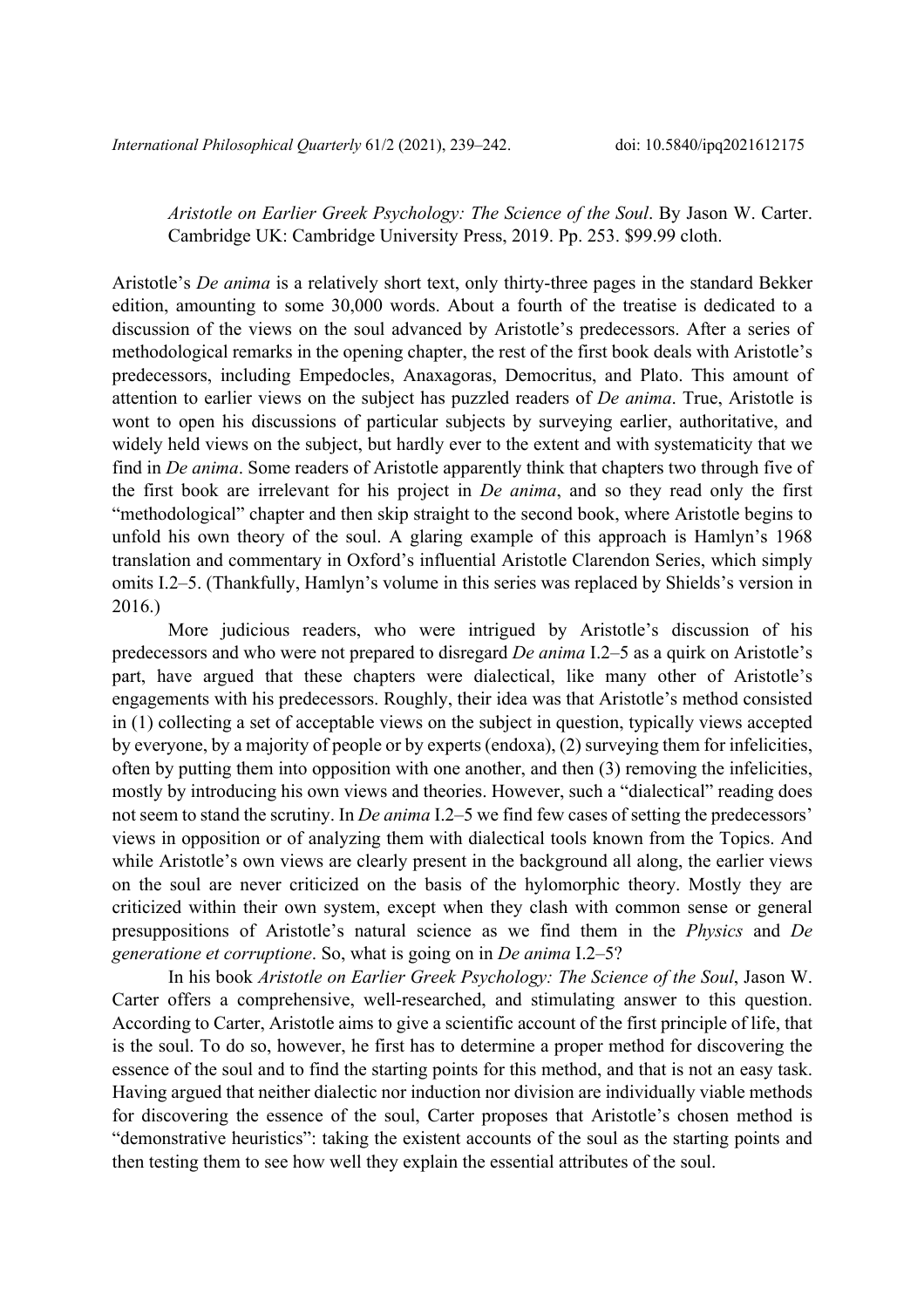The essential attributes of the soul, it is argued, are the properties of the soul everyone agrees on, namely that the soul (1) causes the body to move, (2) enables animals to cognize things (perceptually and, in the case of humans, intellectually), and (3) is something incorporeal or extremely fine in composition. These clearly qualify as endoxa, but Carter finds that Aristotle does not put them to dialectical use, but rather to scientific use, in accordance with the demonstrative conception of science put forth in the Posterior Analytics.

How exactly does this work? Aristotle collects his predecessors' views on the soul and organizes them into (or extracts from them) accounts of the essential attributes of the soul and accounts of the essence of the soul that are supposed to explain the essential attributes. He then tests the accounts of the essence of the soul in order to see how well they explain the proposed essential attributes of the soul. The testing is done variously by checking the conformity of these accounts with logic, general presuppositions of Aristotle's natural science, empirically established facts and imaginative counter-arguments.

The proposed method is called "demonstrative" because the central ideas encapsulated in these views of the soul are taken as middle terms that can function in putative demonstrations of the soul's essential attributes. Carter makes an effort to explicate each earlier account of the soul's essence in terms of simple deductive arguments, which is supposed to shed light on Aristotle's particular formulations and procedures in *De anima* I.2–5. Admittedly, the method is called "heuristic," on the other hand, because the outcome of the testing is a set of positive and negative constraints for Aristotle's own account of the essence of the soul.

The negative constraints are the axioms, hypotheses, and definitions that are shown to lead to explanatory dead-ends and should hence be avoided in Aristotle's own account. For example, testing of Democritus's atomistic account of the soul shows that it can explain neither the difference between thinking and perception nor voluntary action. Testing Empedocles's elemental account of the soul proves that the right composition of elements, though necessary, cannot be a sufficient cause of perception. The main positive constraints are, of course, the three essential attributes of the soul that the earlier thinkers have handed down and that Aristotle will explain with his own account in books two and three. Carter identifies a number of further positive constraints that lead Aristotle to his hylomorphic account of the soul. For instance, testing Plato's account of the soul as a self-mover leads Aristotle to conceive of the soul as a formal cause that operates as an unmoved mover, and testing of Anaxagoras's account of nous commits Aristotle to the view that intellect is separable from the body.

This account should give the reader a taste of the two central parts of Carter's book: "Earlier Theories of Psychological Motion" (Plato, Democritus, Xenocrates, "Pythagorean" harmonic theorists) and "Earlier Theories of Psychological Cognition" (Empedocles, Anaxagoras). The third part of the book discusses two distinct problems from *De anima* I.5, the problem of soul's (non-)uniformity and the problem of soul's (non-)divisibility, one motivated by Orphic views of the soul and the latter by Plato's. The book concludes with the chapter "Hylomorphic Psychology as a Dualism," to which I will return shortly.

The story told by Carter is coherent, well-narrated, philosophically informed, and at many points genuinely illuminating. However, this reviewer could not shake off the thought that it is contrived. In the introduction, Carter sets forth Aristotle's hylomorphic theory of the soul in terms of five theses and several axioms, which then conveniently emerge as the positive constraints yielded by demonstrative heuristic of Aristotle's predecessors. Furthermore, statements of the predecessors recorded by Aristotle are reformulated by Carter as simple syllogisms with highlighted middle terms, which does not have obvious basis in Aristotle's